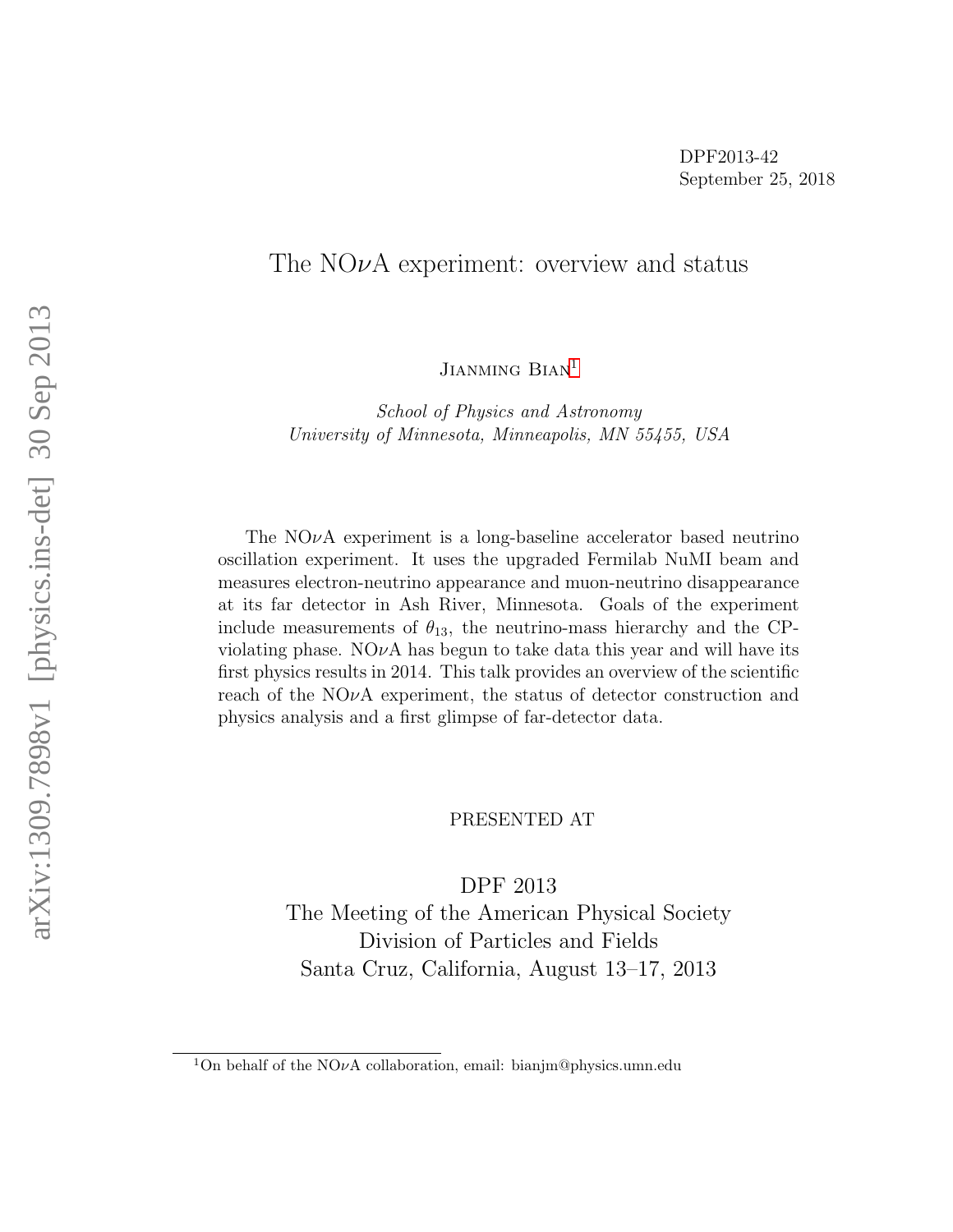# 1 Introduction

NuMI Off-Axis  $\nu_e$  Appearance Experiment (NO $\nu$ A) is a 2-detector neutrino oscillation experiment which is optimized for  $\nu_e$  identification. NO $\nu A$  uses the NuMI muon neutrino beam at Fermilab as its neutrino source [\[1\]](#page-8-0), and a 14 kt liquid scintillator far detector at a distance of 810 km (Ash river, Minnesota) to detect the oscillated beam. It has the longest possible baseline, for the NuMI beamline in the United States, which maximizes the matter effect and allows a measurement of the neutrino mass ordering . NOνA equips a ∼300 ton, functionally identical near detector located at Fermilab to measure unoscillated beam neutrinos to estimate backgrounds in the far detector. A map for NO $\nu$ A beam and detectors is shown in Figure [1.](#page-1-0) The far detector is sited 14 mrad off-axis to produce a narrow-band beam around the oscillation maximum region (∼2 GeV), as shown in Figure [2.](#page-2-0) Combining with final state interaction cross sections, the off-axis setting provides  $N\ddot{\mathrm{O}}\nu\mathrm{A}$  an optimized signal/background separation.



<span id="page-1-0"></span>Figure 1: The  $NO\nu A$  experiment

NOνA measures  $\nu_e \ (\overline{\nu_e})$  appearance probability and  $\nu_\mu \ (\overline{\nu_\mu})$  disappearance probability with neutrino and anti-neutrino beams. The  $\nu_e$  ( $\overline{\nu_e}$ ) appearance experiment investigates (1) the neutrino masses hierarchy (the mass ordering of  $\nu_3$  and the other two), (2) the CP violation phase in the neutrino sector, (3) PMNS mixing angle  $\theta_{13}$ , and (4)  $\theta_{23}$  octant (whether  $\theta_{23} >$  or < 45°). For the  $\nu_\mu$  ( $\overline{\nu_\mu}$ ) disappearance experiment,  $NOvA$  will perform precise measurement on the atmospheric oscillation parameters  $|\Delta m_{32}^2|$  and  $\theta_{23}$ . Because NO $\nu$ A has large detectors, it can also be used to study other physics such as neutrino cross sections, neutrino magnetic moment,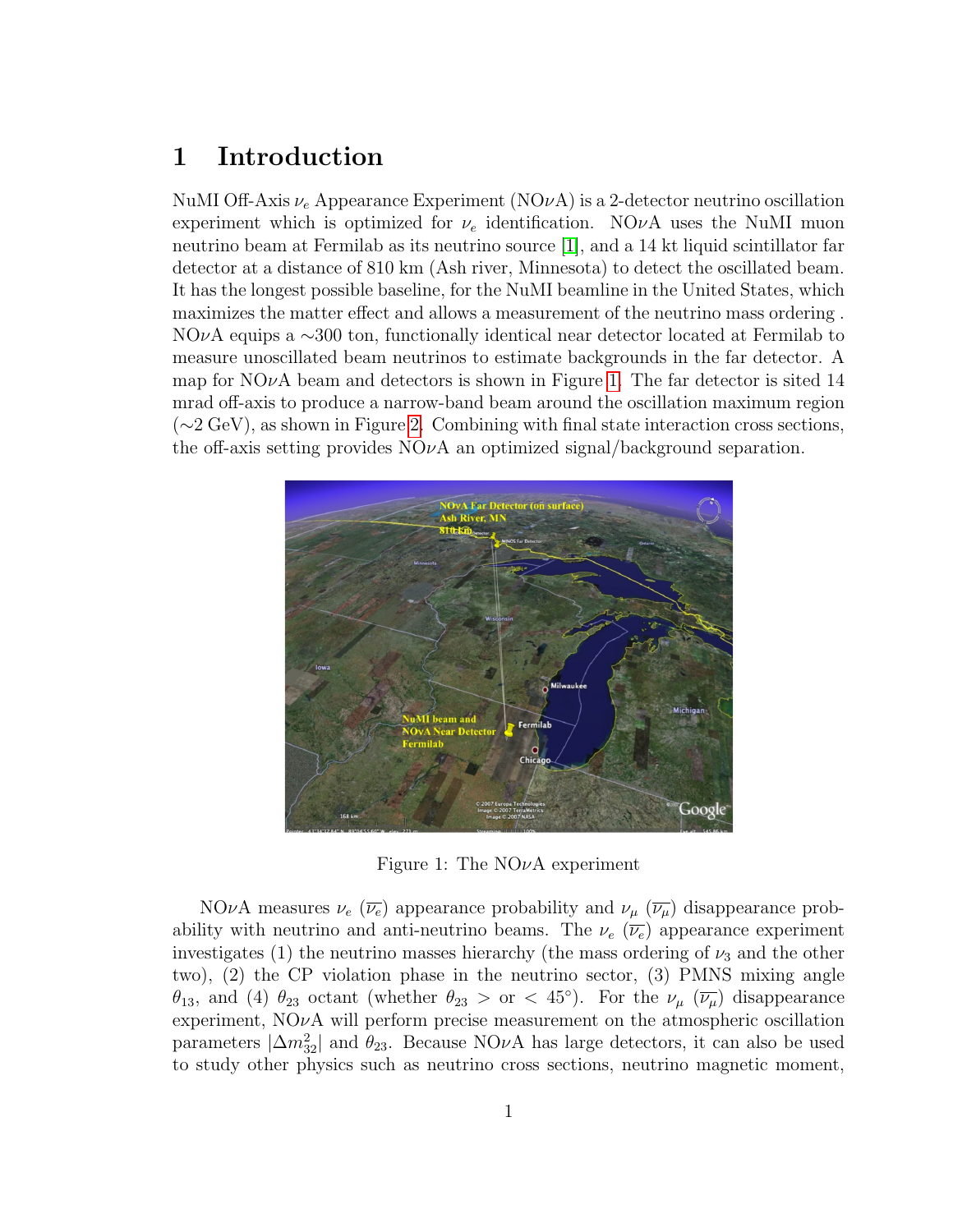

<span id="page-2-0"></span>Figure 2: Simulated neutrino energy spectra for  $\nu_{\mu}$  charged current interactions in detectors sited 0, 7, 14, and 21 mrad off the NuMI beam axis.  $NO\nu A$  uses 14 mrad. The probability of  $\nu_{\mu} \rightarrow \nu_{e}$  as a function of energy are shown in the bottom.

supernova, monopoles, sterile neutrinos, and non-standard neutrino interactions.

The  $N\mathcal{O}\nu A$  detectors are fine grained and highly active tracking calorimeters. They consist of plastic (PVC) extrusions filled with liquid-scintillator, with wavelength shifting fibers (WLS) connected to avalanche photodiodes (APDs). The crosssectional size of detector cells are about 6 cm  $\times$  4 cm. Each cell extends the full width or height of the detector, 15.6 m in the FD and 4.1 m in the ND. Extrusions are assembled in alternating layers of vertical and horizontal extrusions, so 3-D hit information is available for tracking. The 14-kton Far Detector has 344,064 cells and the 0.3-kton Near Detector has 18,000 cells. Each plane (cell width) of the detectors is just 0.15 radiation lengths  $(X_0)$ . This level of granularity helps greatly to separate electrons from  $\pi^0$  backgrounds.

Each detector cell has a wavelength-shifting fiber connected to an Avalanche Photodiode (APD). Scintillation light emitted isotropically is captured in wavelengthshifting fibers that convert the wavelength to the APDs' sensitive region. APDs have two substantial advantages over other photodetectors: high quantum efficiency and uniform spectral quantum efficiency. The high APD quantum efficiency enables the use of very long scintillator modules, thus significantly reducing the electronics channel count.

### 2 Construction status and cosmic ray data

The construction of  $N\mathcal{O}\nu A$  is in good shape. The site at Ash River for the Far Detector was completed in 2012 and the Far Detector's assembly and commissioning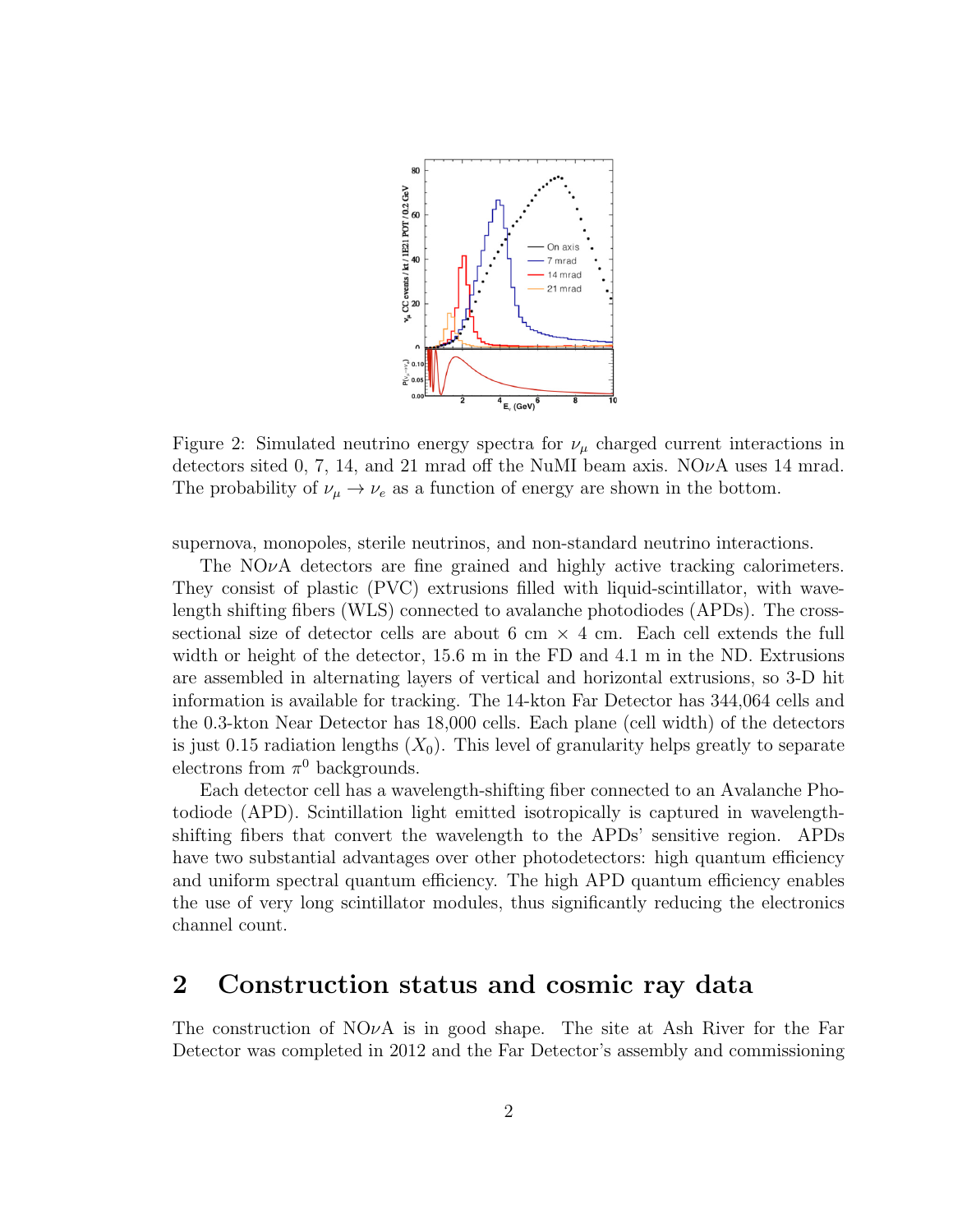is in full swing. By July 22, 2013, 64% of blocks have been installed, 41% of the detector has been filled and 15% of blocks have been outfitted with electronics. The completion of the Far Detecter is expected by May, 2014. The construction of the Near Detector is also initiated: cavern excavation for the Near Detector is complete and the muon catcher was installed Aug. 1, 2013. The first half of the detector will be installed by the end of 2014 and the second half will be complete by summer 2014.

The NuMI beam is undergoing upgrades to increase its power from 350 kW to 700 kW. Fermilab has completed a series of upgrades to the Main Injector and Recycler Rings to reduce the cycle time from 2.2 s to 1.3 s which improves the intensity from 300 to 700 kW. The neutrino beamline has also been optimized for  $N\ddot{o}vA$ . Commissioning of accelerators is underway. Routine operation of the neutrino beam starts in September 2013, with a beam power of 3.6 kW. The beam intensity will ramp to 500 kW in 2013 and later to 700 kW. The sketch of the evolution of NuMI power in early running after the 2012/2013 upgrades can be found in Figure [3.](#page-3-0)



<span id="page-3-0"></span>Figure 3: The sketch of the evolution of NuMI power in early running after the 2012/2013 upgrades.

With the first kton of the Far Detector, instrumented May 21, 2013,  $NQ\nu A$  has started to take cosmic ray data. Reconstruction and calibration algorithms are already tested on these data, as shown in Figure [4.](#page-4-0)

## 3 Physics reach and analysis preparation

The  $\nu_e$  appearance analysis at NO $\nu$ A will use  $18 \times 10^{20}$  POT (protons on target) for neutrino running and  $18 \times 10^{20}$  POT for anti-neutrino running, which can be accumulated in six years at design intensities. The probability of  $\nu_\mu(\overline{\nu_\mu}) \to \nu_e(\overline{\nu_e})$  for  $NO\nu A$  can be written as: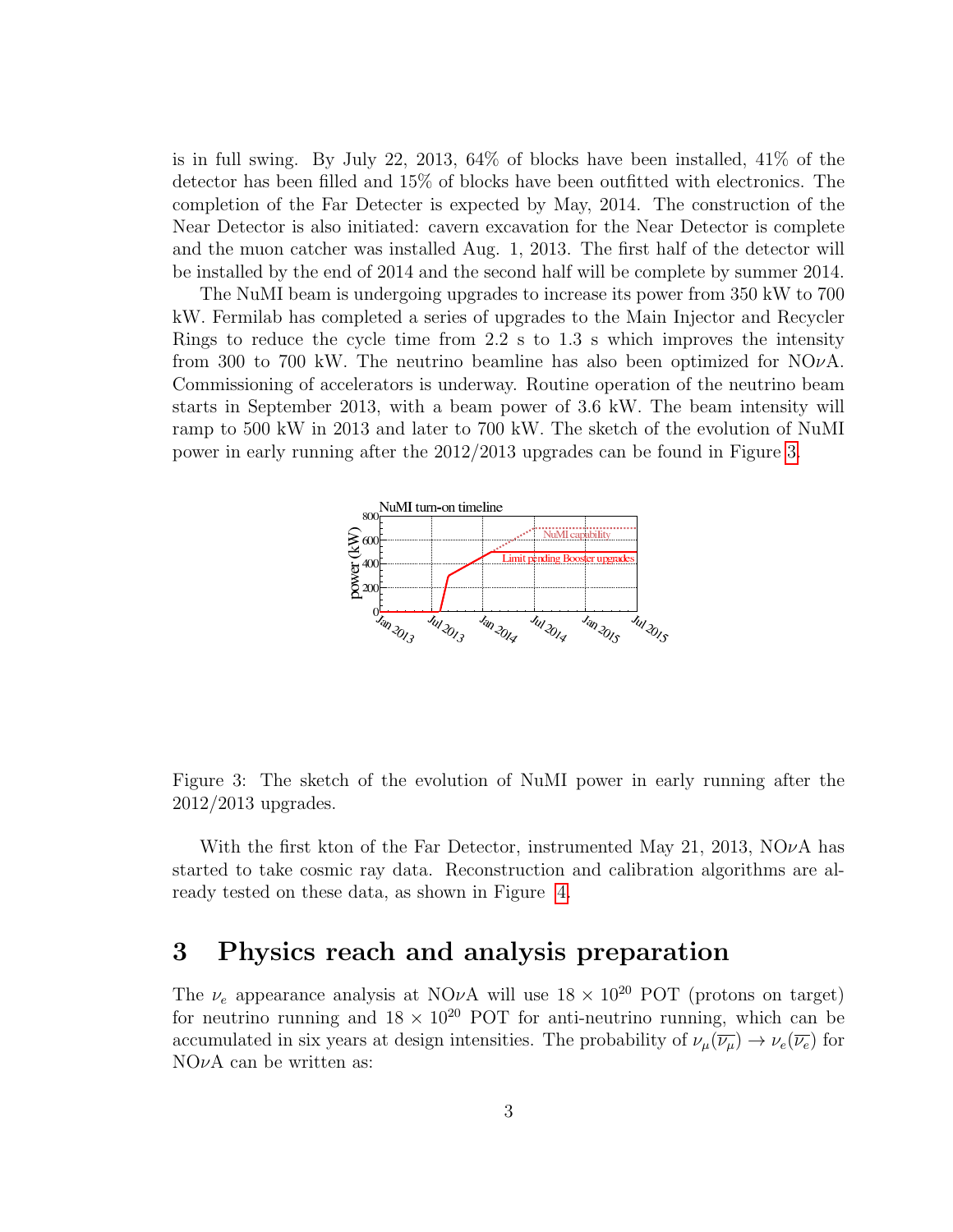

<span id="page-4-0"></span>Figure 4: The cosmic ray data taken and reconstructed by  $N\ddot{O}\nu A$ , with the first kton of the Far Detector which has been instrumented since May 21, 2013. left: event display for a cosmic ray event, middle: zenith angle distribution for cosmic ray data, right: stop muon  $dE/dx$  with respect to distance from track end in cosmic ray data

$$
P(\nu_{\mu} \to \nu_{e}) \approx \sin^{2} 2\theta_{13} \sin^{2} \theta_{23} \frac{\sin^{2} (A - 1) \Delta}{(A - 1)^{2}}
$$
  
+  $2\alpha \sin \theta_{13} \cos \delta \sin 2\theta_{12} \sin 2\theta_{23} \frac{\sin A \Delta \sin(A - 1) \Delta}{A} \cos \Delta$   
-  $2\alpha \sin \theta_{13} \sin \delta \sin 2\theta_{12} \sin 2\theta_{23} \frac{\sin A \Delta \sin(A - 1) \Delta}{A} \sin \Delta$   
where  $\Delta \equiv \frac{\Delta m_{31}^{2} L}{4E}$ ,  
 $A \equiv \pm \frac{G_{f} n_{e} L}{\sqrt{2} \Delta} \approx \frac{E}{11 GeV} (\prime + 'for \nu_{\mu} \to \nu_{e} \text{ and } ' - 'for \overline{\nu_{\mu}} \to \overline{\nu_{e}}).$   
(3.0.1)

All three terms of this equation include  $\theta_{13}$ . Because recent results by reactor neutrino experiments demonstrate  $\theta_{13}$  is large, NO $\nu$ A will be able to collect a substantial number of events for  $\nu_\mu(\overline{\nu_\mu}) \to \nu_e(\overline{\nu_e})$ . As shown in the 2nd and 3rd terms of the equation, the probability is enhanced or suppressed due to matter effects. The sign of  $A$  in the matter effect is determined by neutrino vs. anti-neutrino running and the amplitude of the enhancement or suppression depends on  $\theta_{13}$ , mass hierarchy  $(\Delta m_{31}^2)$ , CP violation phase  $(\delta)$ , and  $\theta_{23}$ . So by measuring probabilities of  $\nu_\mu \to \nu_e$ and  $\overline{\nu_{\mu}} \rightarrow \overline{\nu_{e}}$ , we could be able to solve the mass hierarchy and provide information on  $\delta_{CP}$  simultaneously.

Figure [5](#page-5-0) demonstrates the principle by which  $NO\nu A$  determines the mass hierarchy and measures the CP phase for a given set of oscillation parameters. The probability of  $\nu_\mu \to \nu_e$  is represented by a point on the x-axis and  $\overline{\nu_\mu} \to \overline{\nu_e}$  is represented by a point on the y-axis. One can find that  $P(\nu_\mu \to \nu_e)$  vs.  $P(\overline{\nu_\mu} \to \overline{\nu_e})$ appears to be two ellipses - the blue ellipse is the trace for the assumption of normal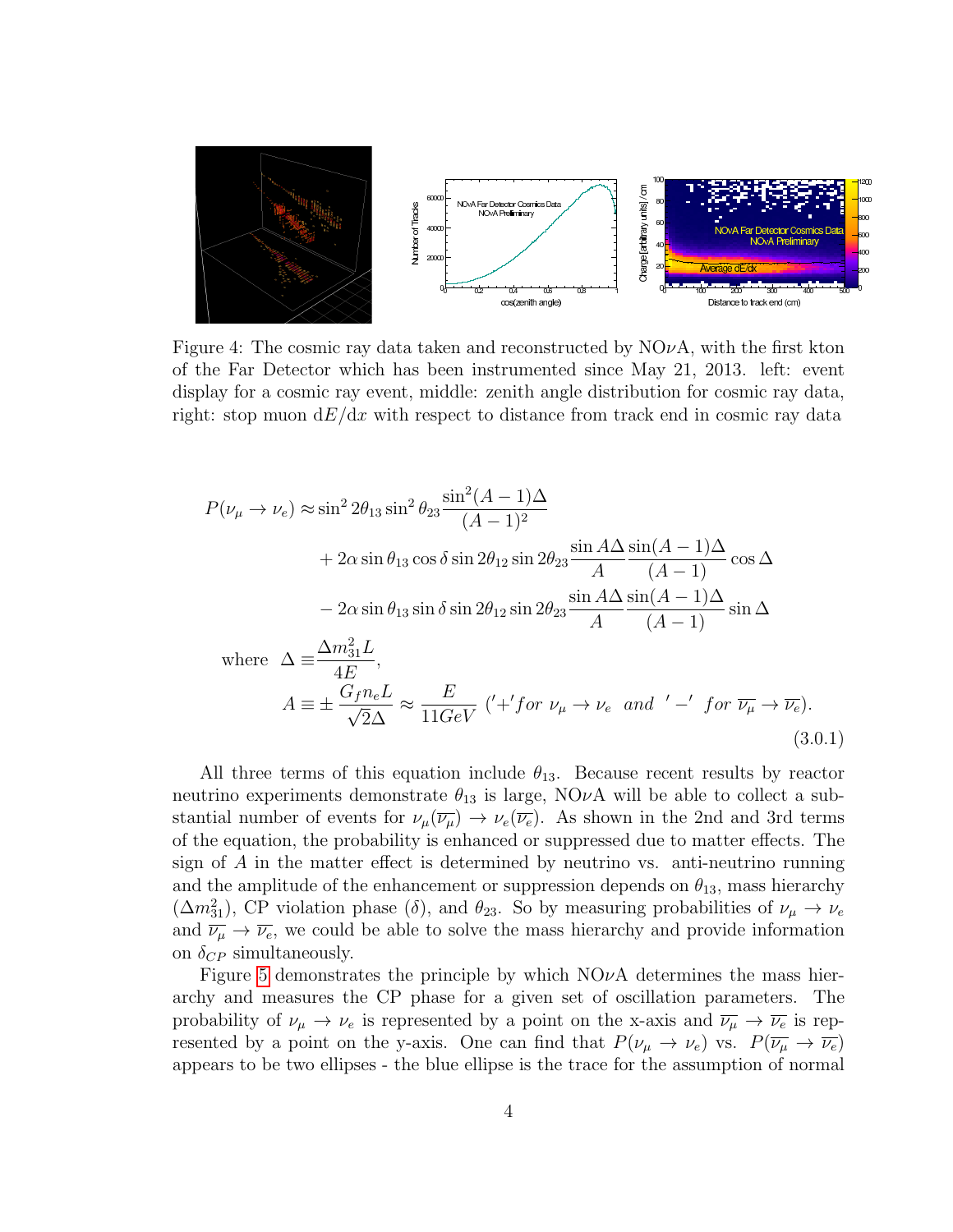mass hierarchy and red is for the assumption of inverse mass hierarchy. On each ellipse the position is determined by CP phase. As an example, if  $\delta = 3\pi/2$ , NOvA can make a measurement at the starred point. According to the  $1\sigma$  (dashed line) and  $2\sigma$  (solid line) contours for the six-year of NO $\nu$ A running, all inverted hierarchy scenarios are excluded at  $> 2\sigma$ . The precision of probabilities measurement depends on  $\theta_{13}$ , while a large  $\theta_{13}$  also reduces the overlap area of normal hierarchy and inverse hierarchy ellipses, so it is very good news for NO $\nu$ A that  $\theta_{13}$  is not small.



<span id="page-5-0"></span>Figure 5: The principle of the NO<sub>v</sub>A  $\nu_e$  appearance measurements. All possible values for the 2-GeV appearance probabilities  $\nu_\mu \to \nu_e$  and  $\overline{\nu_\mu} \to \overline{\nu_e}$  are shown. The solid blue (dashed red) ellipse corresponds to the normal (inverse) hierarchy scenario, with  $\delta$  varying as one moves around each ellipse.  $1\sigma$  and  $2\sigma$  sensitivities are shown in solid and dashed black for the test case at  $\delta = 3\pi/2$ , normal hierarchy (starred point).

The preparation for  $N\ddot{\mathrm{O}}\nu\mathrm{A}$  physics analysis is in good shape. The reconstruction chain for cell, track, shower and vertex is well developed and shows good performance. To identify  $\nu_e$  from various backgrounds, we have developed three particle identification algorithms which can meet with the physics requirement: (1) ANN, an artificial neural network using shower shape based likelihood for particle hypotheses, (2) LEM, a technique that matches events to a Monte Carlo library, and (3) RVP, a boosted decision tree based on simple reconstructed quantities. We also have tools to determine backgrounds in the near detector and extrapolate them to the far detector.

We take the ANN method as an example to explain the  $\nu_e$  identification at NO $\nu$ A. The basic idea is to use the shower energy profile to distinguish electron from  $\mu$ ,  $\pi^0/\gamma$ and other hadrons. Different particles have very different energy deposit behaviors in the detector. For example, the electron ionizes in the first few planes then starts a shower, the photon is a shower with a gap in the first few planes, and the muon deposits a long minimum ionizing particle (MIP) track. This makes it possible to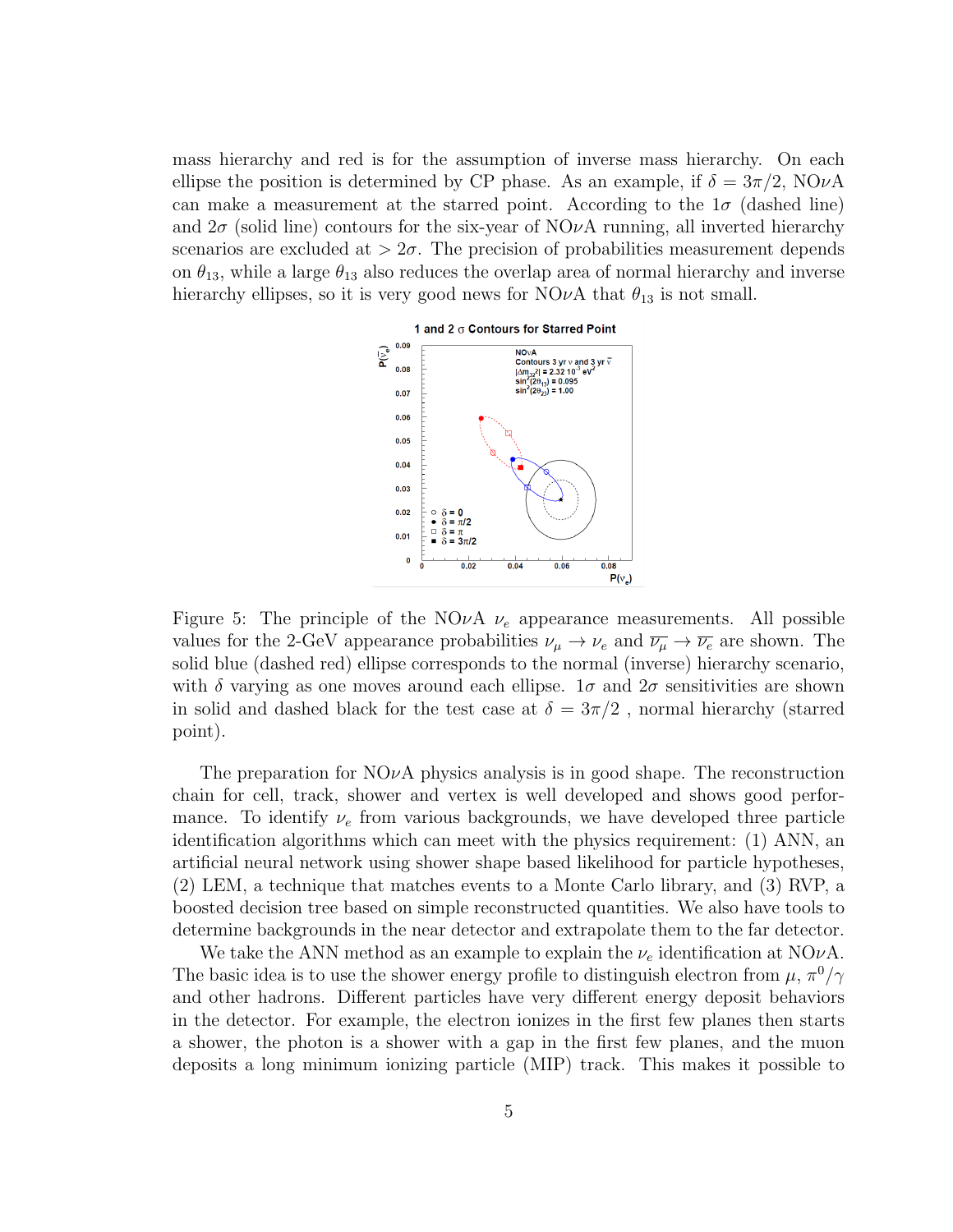identify particles by comparison of shower shapes with different particle hypotheses. Because the  $N\ddot{o}vA$  detectors have fine cells and can provide excellent energy resolution and tracking, we can perform this comparison plane by plane for the longitudinal direction and cell by cell for transverse direction. In this way we can make use of all energy profile information in a shower. Using these likelihoods, a neural network has been trained and applied to identification of electrons for analysis of candidate  $\nu_e$  events, as shown in Figure [6.](#page-6-0)



<span id="page-6-0"></span>Figure 6: The neural network output for  $\nu_e$  identification at NO $\nu$ A.

Using the Far Detector Monte Carlo sample, the  $\nu_e$  appearance analysis has been performed with full simulation, reconstruction, selection, and analysis framework. The resulting significance of the mass hierarchy is shown explicitly as a function of  $\delta$  in Figure [7](#page-6-1) (left). One can find that in about 40% of the range of  $\delta$ , NO $\nu$ A will determine the mass hierarchy better than  $2\sigma$ . Combining with T2K's result, potential degeneracies in the NO<sub>v</sub>A measurement can be lifted to exceed  $1\sigma$ , as shown in Figure [7](#page-6-1) (right). This analysis also provides some sensitivity for  $\delta$ , as shown in Figure [8.](#page-7-0)

This example to extract the mass hierarchy and  $\delta$  is under the assumption that  $\sin^2(2\theta_{23}) = 1$ . If  $\sin^2(2\theta_{23})$  is not maximal there is an ambiguity as to whether  $\theta_{23}$ 



<span id="page-6-1"></span>Figure 7: The significance of mass hierarchy resolution for:  $N\ddot{O}\nu A$  (left) and  $NO\nu A+T2K$  (right), as a function of the true value of  $\delta$ .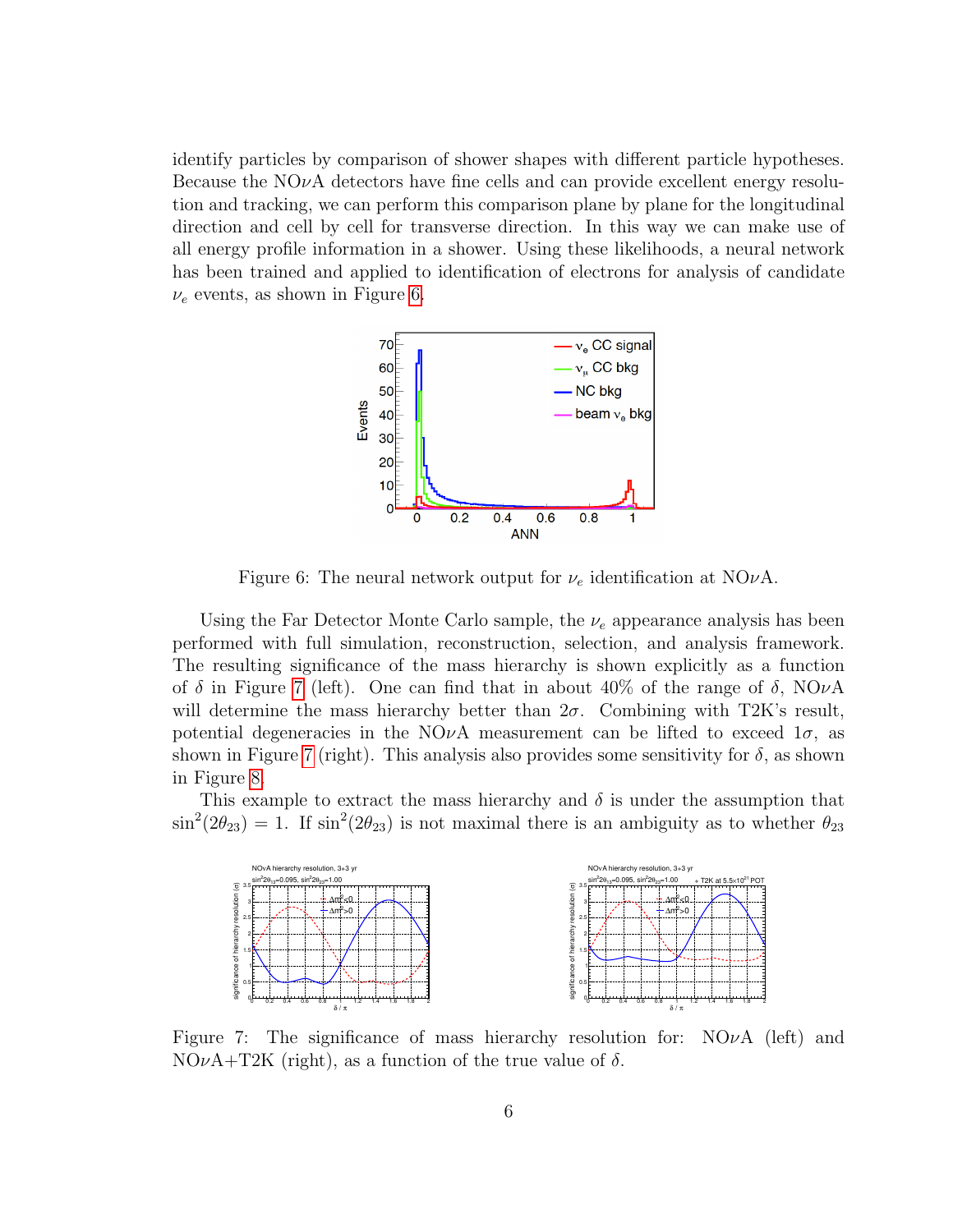

Figure 8: The significance of CP violation for:  $NO\nu A$  (left) and  $NO\nu A+T2K$  (right), as a function of the true value of  $\delta$ .

<span id="page-7-0"></span>

<span id="page-7-1"></span>Figure 9: left: The idea for the  $\theta_{23}$  octant measurement, with an assumption that  $\sin^2 2\theta_{23} = 0.95$  and  $\theta_{23} > 45^\circ$ , right: NOvA's sensitivity to determine the  $\theta_{23}$  octant as a function of the true value of delta.

is larger or smaller than 45<sup>°</sup>, i.e., the octant of  $\theta_{23}$ . The  $\sin^2(\theta_{23})$  term is crucial in comparing accelerator to reactor experiments. Because  $P(\nu_{\mu} \to \nu_{e})$  is in proportion to  $\sin^2(\theta_{23}) \sin^2(2\theta_{13})$ , it can be used to determine the  $\theta_{23}$  octant. Figure [9](#page-7-1) (left) shows how non-maximal  $\sin^2(2\theta_{23})$  influences the NO $\nu$ A  $\nu_e$  appearance measurements. As marked in the figure, the probability ellipses are in different areas when  $\theta_{23} > \text{or} < 45^{\circ}$ . This dependence makes NO $\nu$ A able to determine the  $\theta_{23}$  octant with mass hierarchy and  $\delta$  simultaneously. Figure [9](#page-7-1) (right) shows NO $\nu$ A's sensitivity to determine the  $\theta_{23}$ octant as a function of the true value of delta, for each of the possible hierarchies. One can find that for the assumption  $\sin^2 2\theta_{23} = 0.95$  and  $\theta_{23} > 45^\circ$ , NO $\nu$ A will determine the  $\theta_{23}$  octant better than  $2\sigma$ .

#### 4 Summary

NO $\nu$ A has the best chance to investigate mass hierarchy. It can determine the  $\theta_{23}$ octant and will provide first information on  $\overline{CP}$  violation. NO<sub>V</sub>A has started to take cosmic ray data and the NuMI beam has returned in September, 2013.  $NO\nu A$